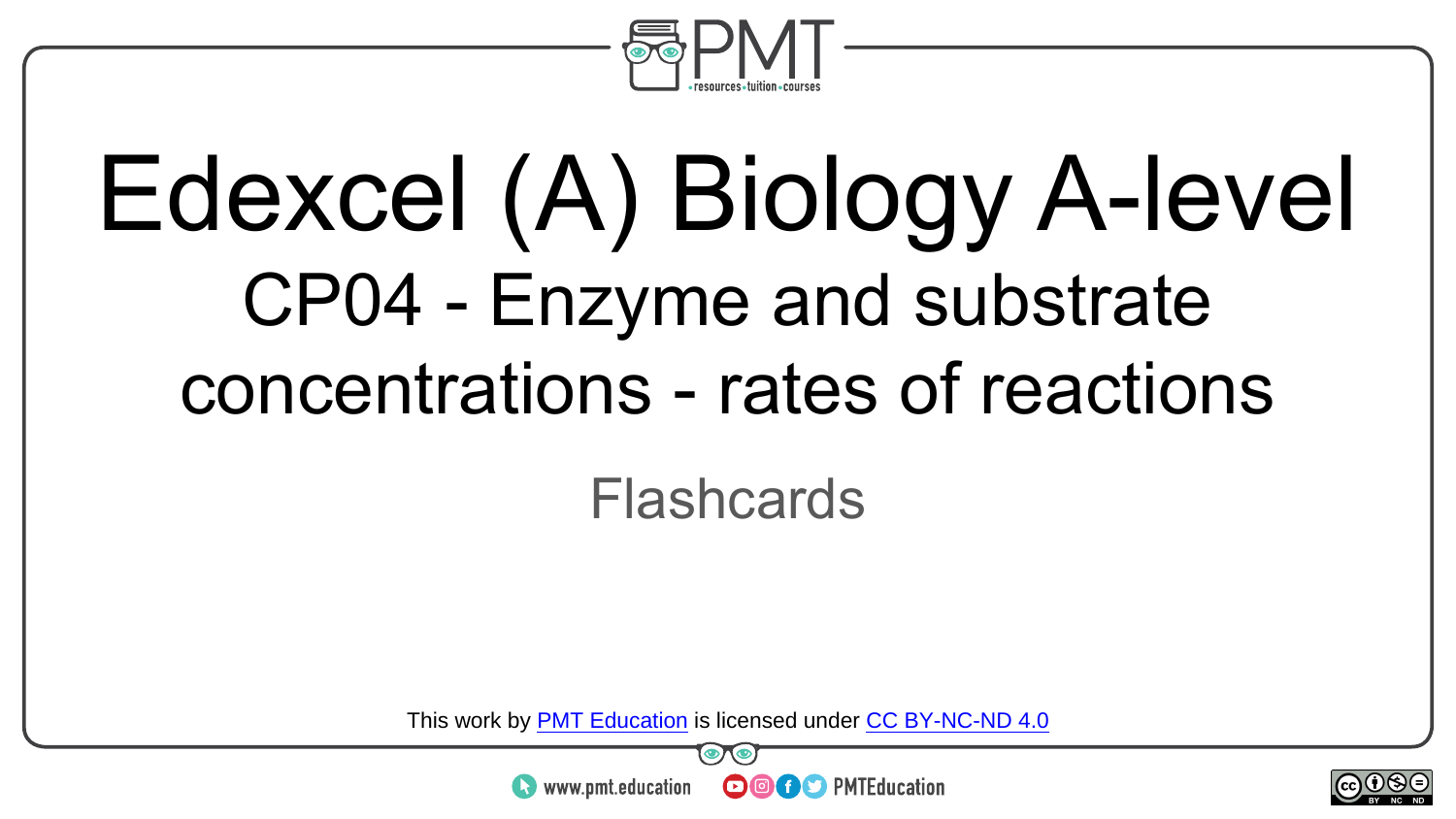

### What are the four factors that affect enzyme activity?



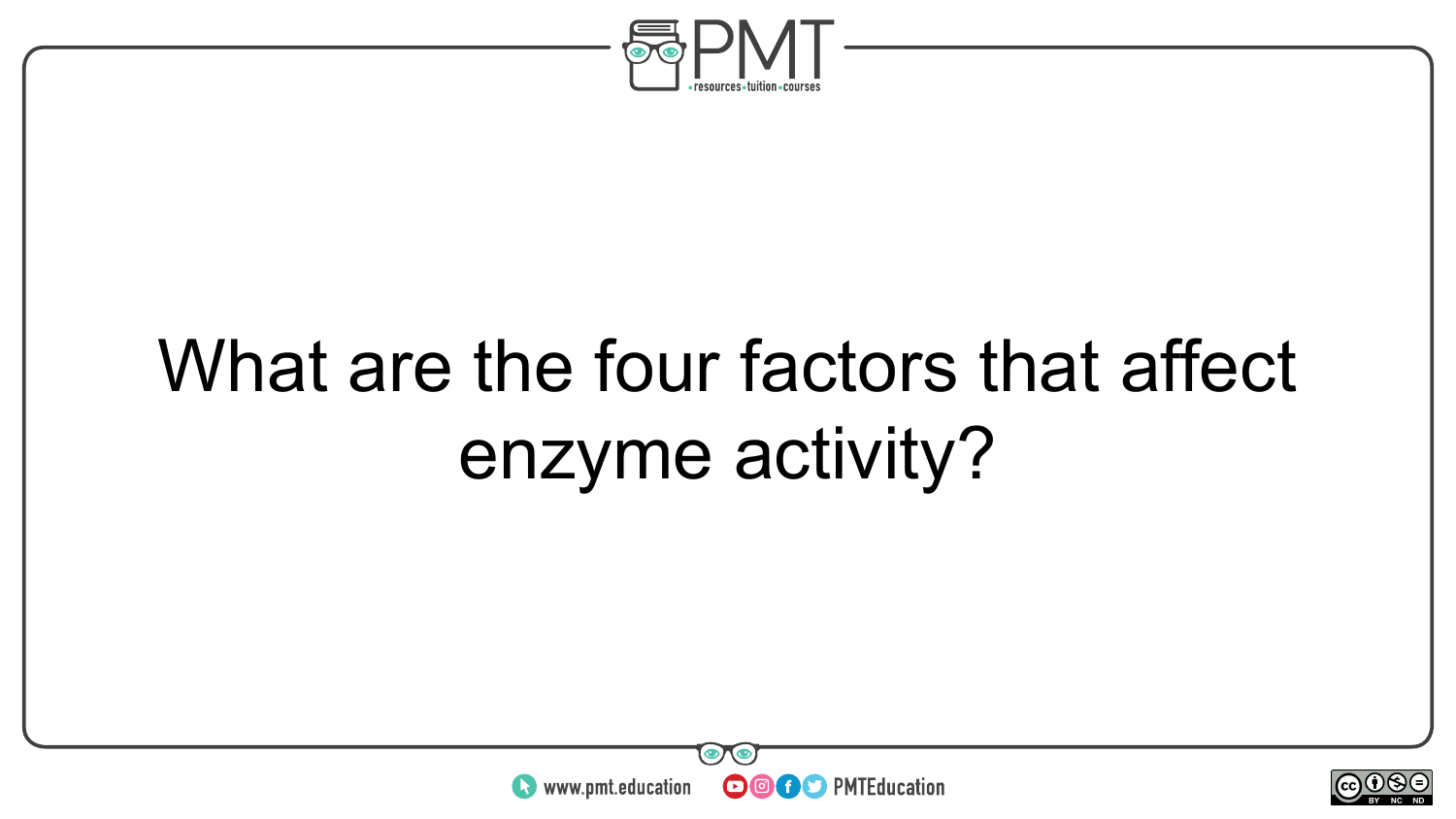

What are the four factors that affect enzyme activity?

- 1. Enzyme concentration
- 2. Substrate concentration
- 3. Temperature
- 4. pH



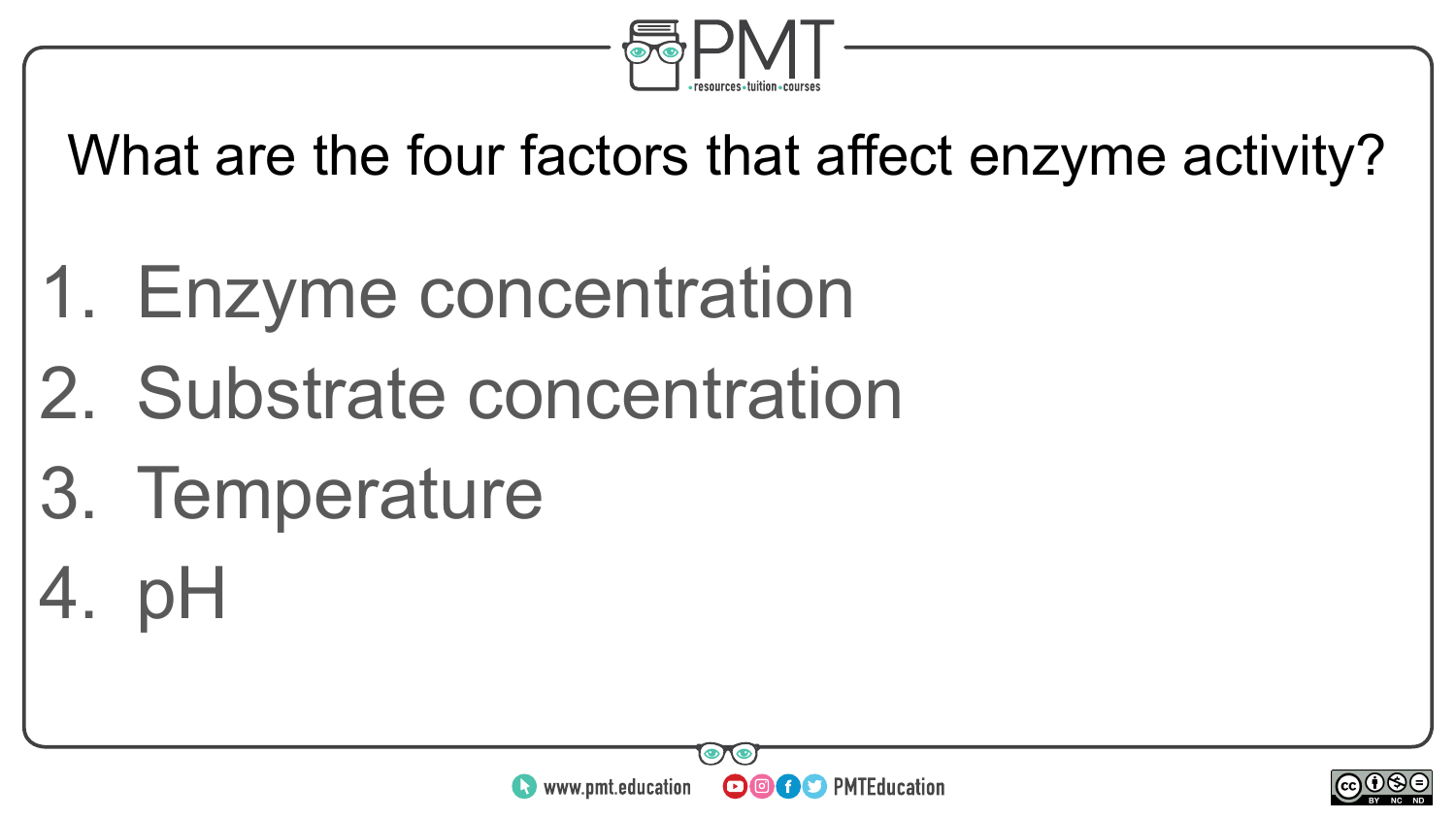

## How is a control set up in a practical measuring enzyme activity?



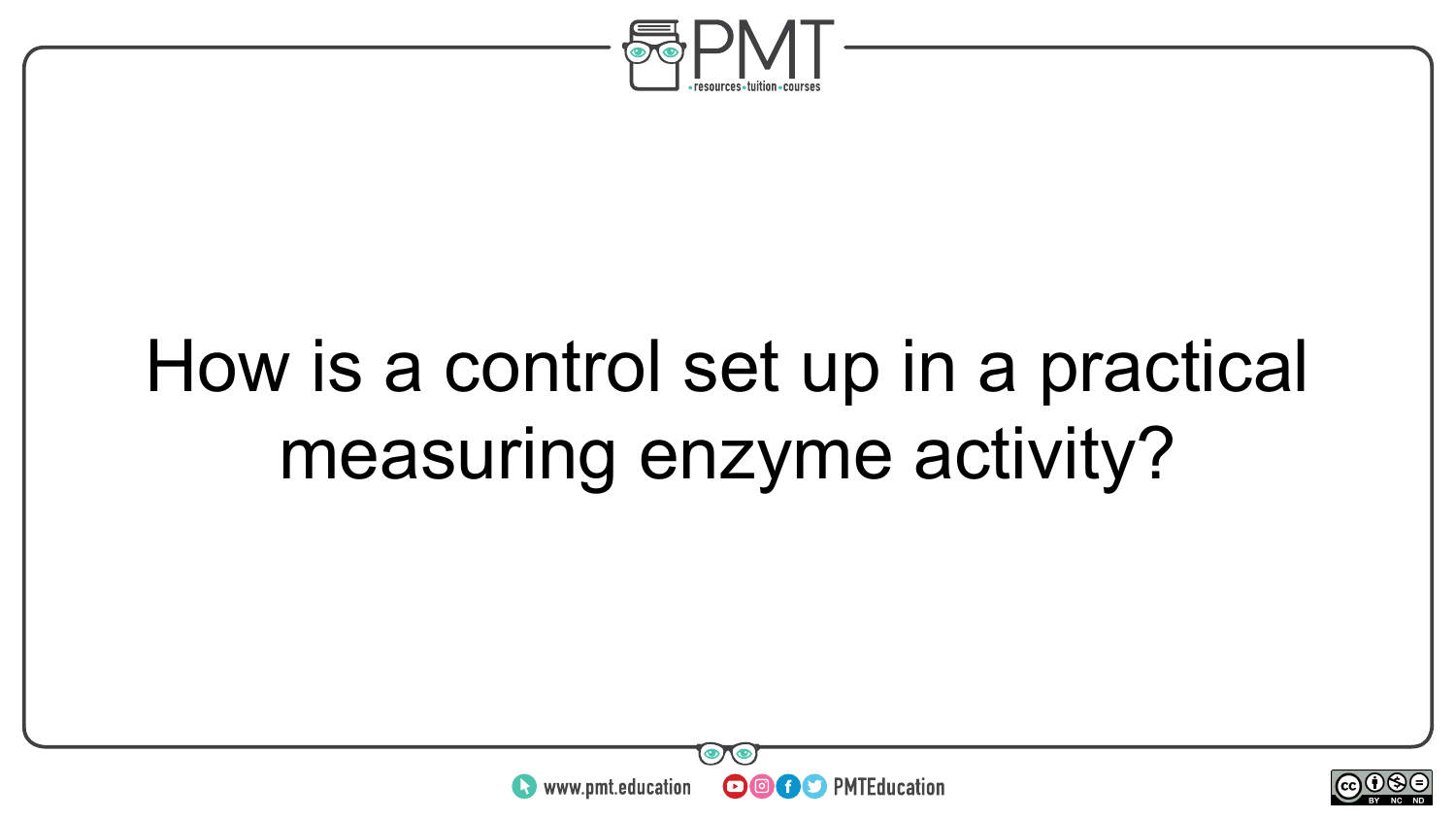

#### How is a control set up in a practical measuring enzyme activity?

# Replace the enzyme solution with distilled water or boiled enzyme solution.



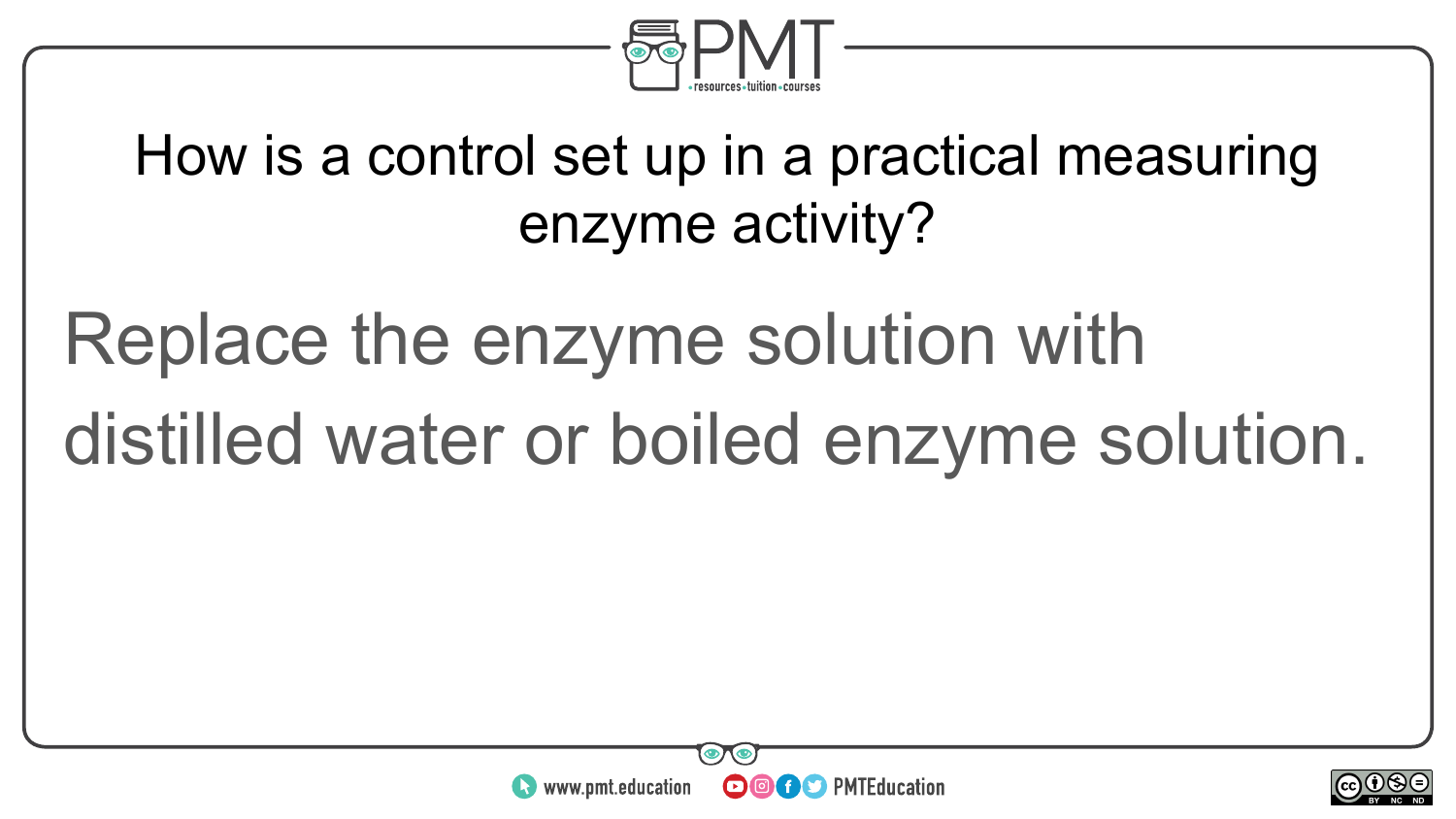

# Outline the practical procedure used to measure the effect of enzyme concentration on enzyme activity, using trypsin and milk.



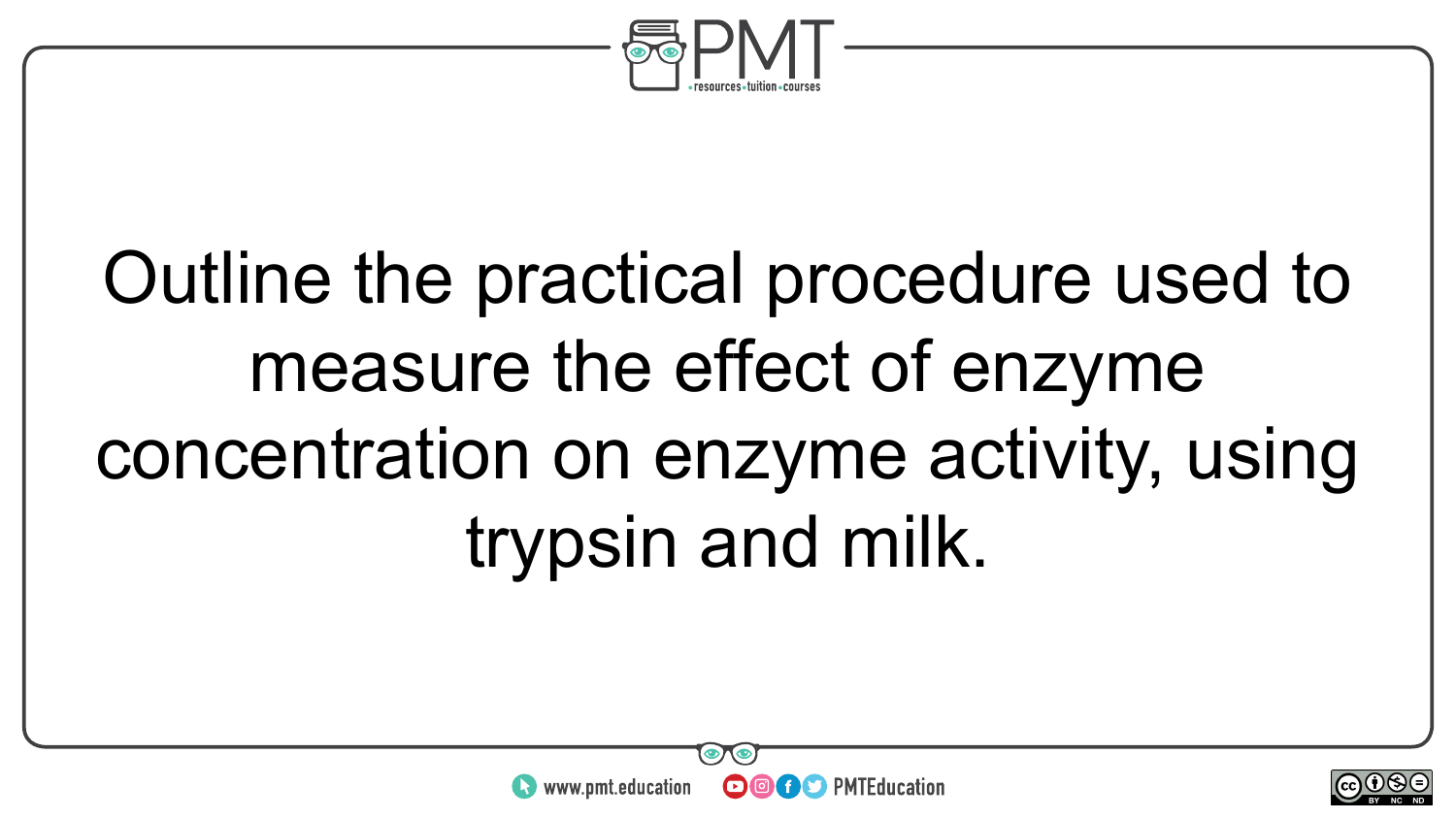

Outline the practical procedure used to measure the effect of enzyme concentration on enzyme activity, using trypsin and milk.

- 1. Dilute stock solution of trypsin with distilled water to produce 4 concentrations. Set up a control and use it to set the colorimeter absorbance to zero.
- 2. To another cuvette, add 2  $cm<sup>3</sup>$  of milk suspension and 2  $cm<sup>3</sup>$  of the stock trypsin solution. Mix, place in the colorimeter and measure absorbance at 15 second intervals for 5 minutes.
- 3. Rinse the cuvette with distilled water.
- 4. Repeat step 3 at all trypsin concentrations.

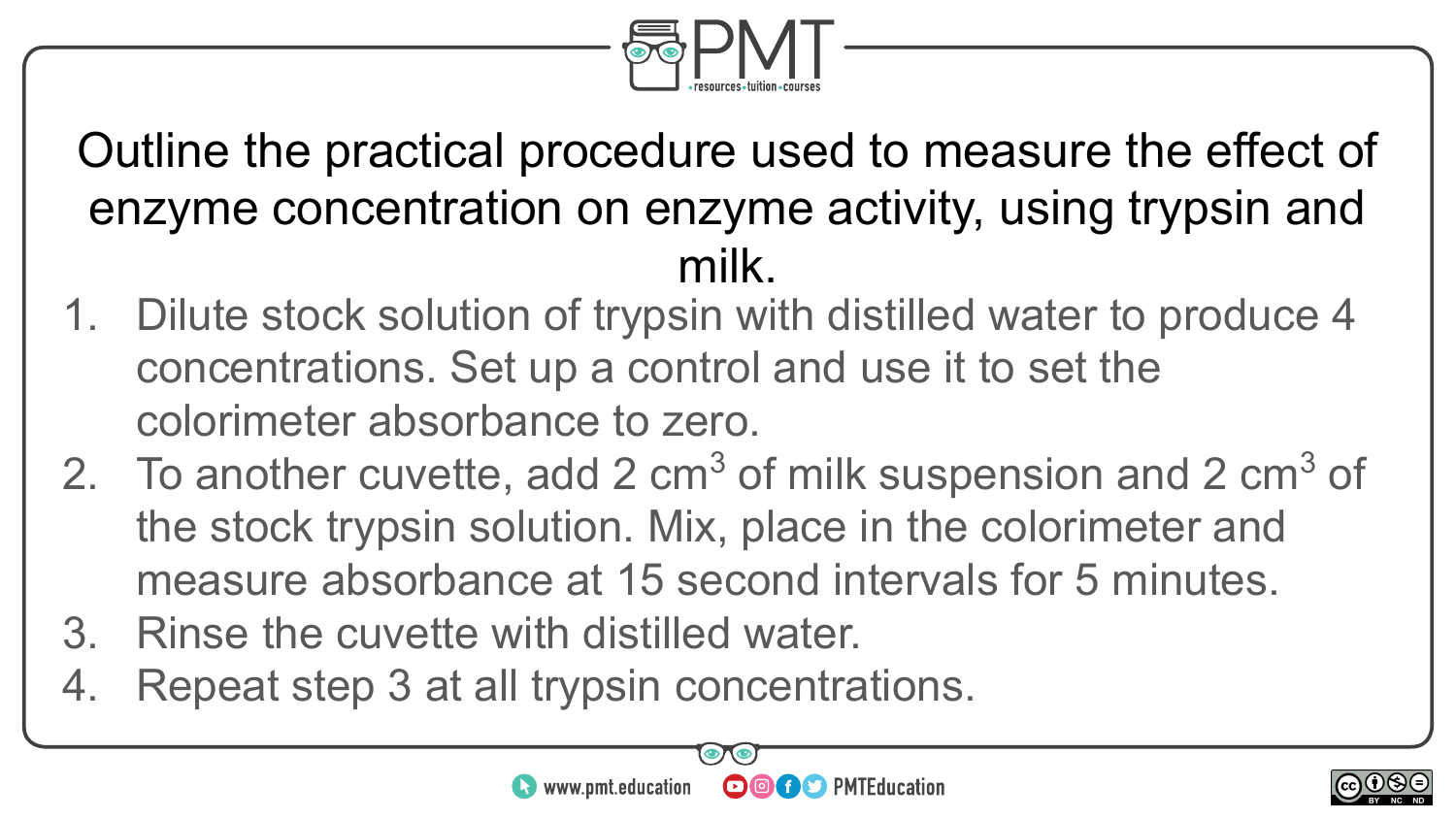

### How is the rate of reaction calculated from time?



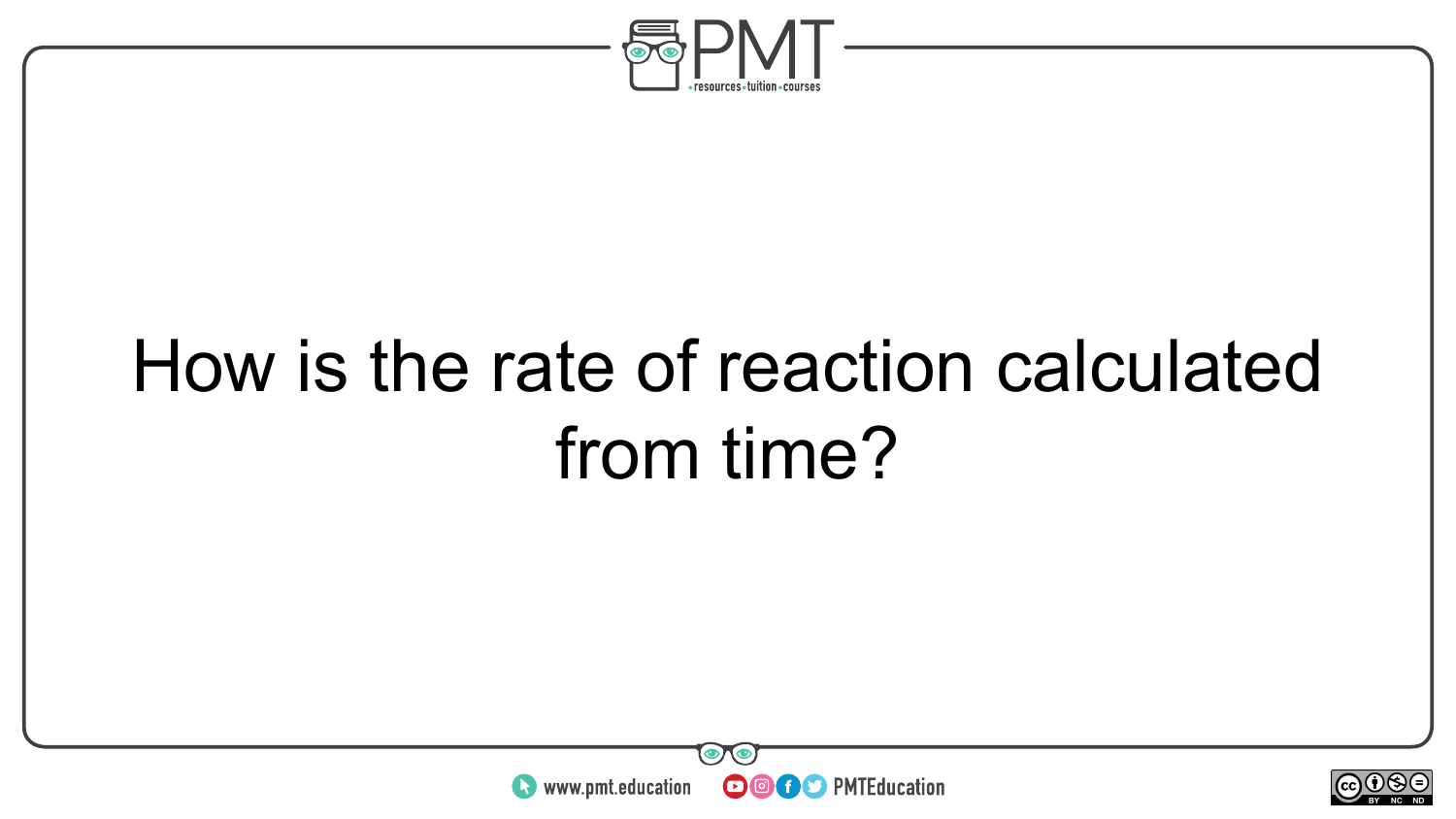

#### How is the rate of reaction calculated from time?

#### Rate of reaction = 1/time



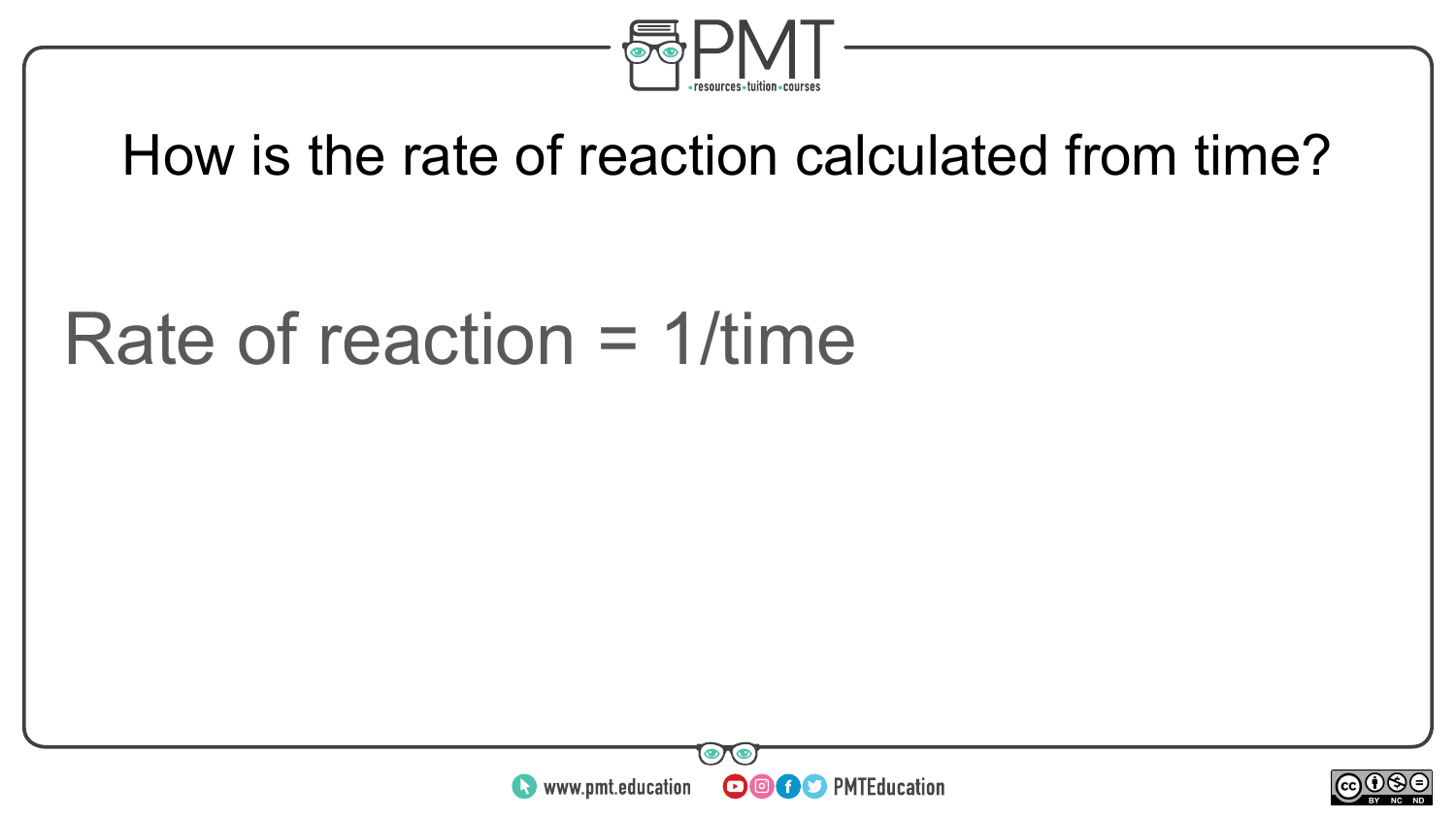

### What is the effect of enzyme concentration on enzyme activity?



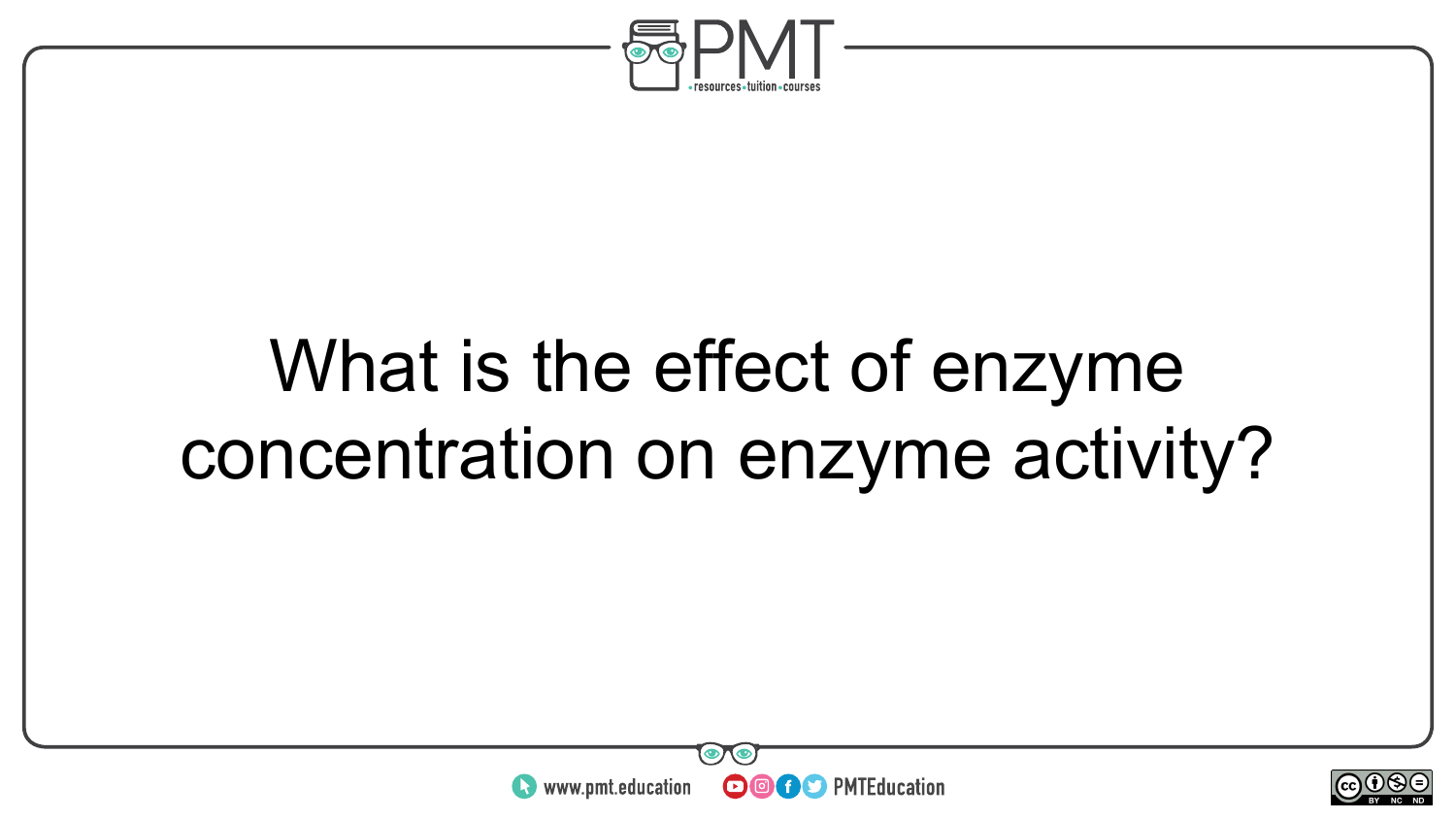

#### What is the effect of enzyme concentration on enzyme activity?

As the concentration of enzyme increases, the number of ES complexes formed increases as successful collisions are more frequent, so the rate of reaction increases to an optimum.

Beyond the optimum, the rate plateaus as substrate concentration becomes limiting.



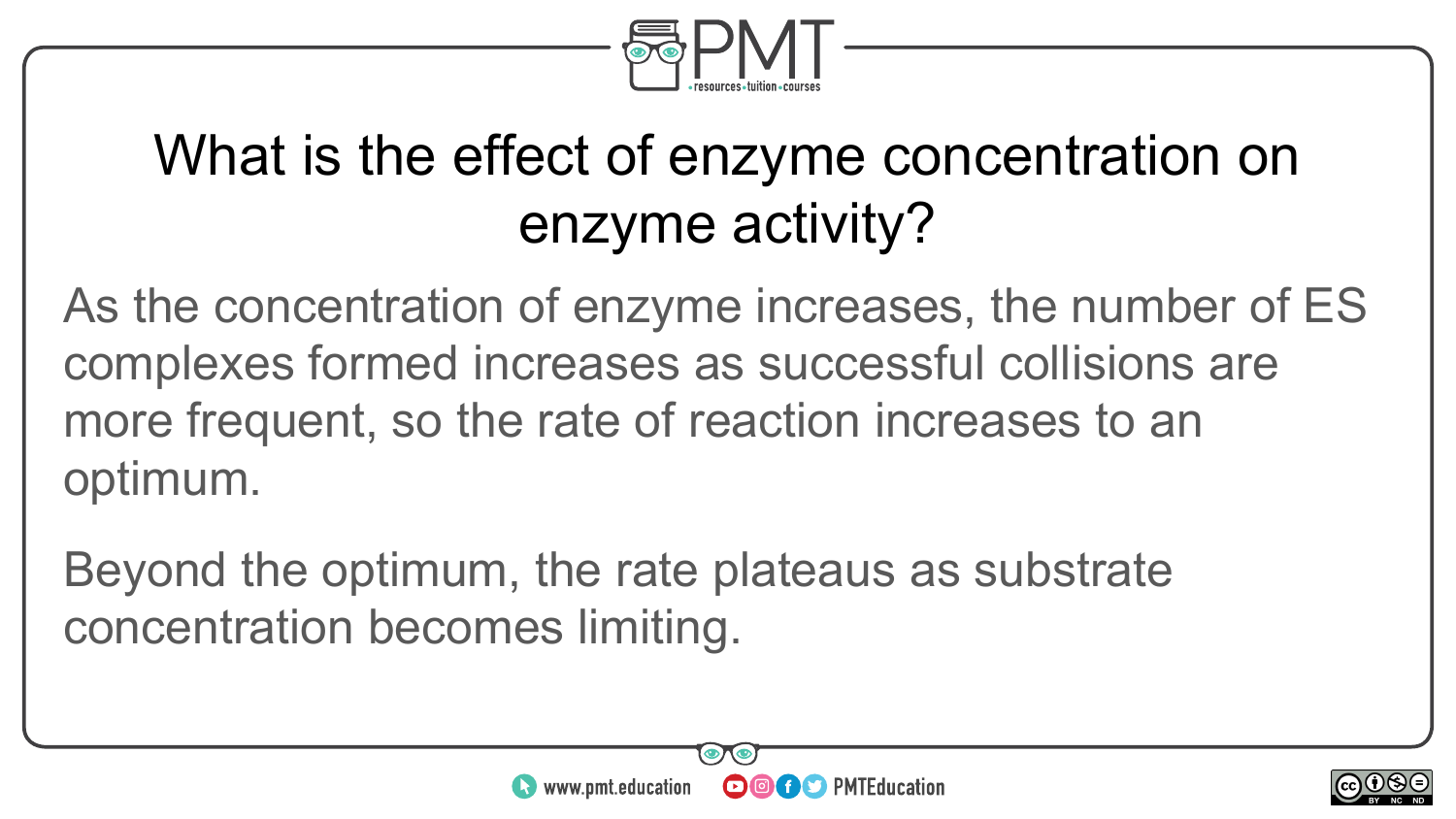

### What is the risk and level of risk associated with handling enzymes?